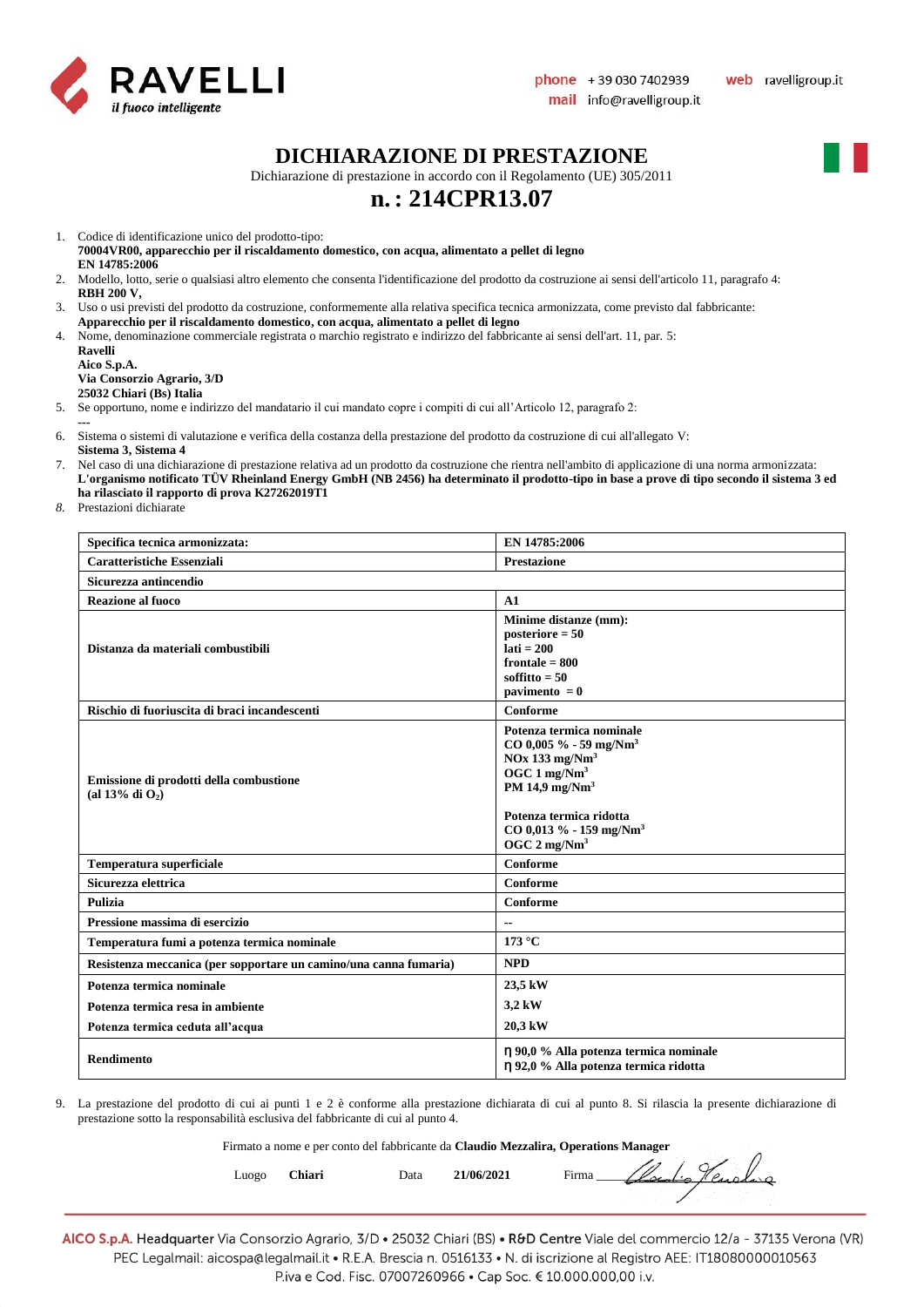

#### **DECLARATION OF PERFORMANCE**

Declaration of performance according to Regulation (EU) 305/2011

## **n. : 214CPR13.07**

1. Unique identification code of the product type:

**70004VR00, residential space heating appliance, with water, fired by wood pellets EN 14785:2006**

- 2. Type, batch or serial number or any other element allowing identification of the construction product as required under Art. 11(4): **RBH 200 V,**
- 3. Intended use or uses of the construction product, in accordance with the applicable harmonised technical specification, as foreseen by the manufacturer: **Residential space heating appliance, with water, fired by wood pellets**
- 4. Name, registered trade name or registered trademark and contact address of the manufacturer as required by Art. 11 (5):

**Ravelli Aico S.p.A. Via Consorzio Agrario, 3/D 25032 Chiari (Bs) Italia**

5. Where applicable, name and contact address of the authorised representative whose mandate covers the tasks specified in Article 12(2):

**---**

- 6. System or systems of assessment and verification of constancy of performance of the construction product as set out in Annex V: **System 3, System 4**
- 7. In case of the declaration of performance concerning a construction product covered by a harmonised standard:
- **The notified laboratory TÜV Rheinland Energy GmbH (NB 2456) performed the determination of the product type on the basis of type testing under system 3 and issued test report K27262019T1**

8. Declared performances:

| Harmonized technical specification:                                   | EN 14785:2006                                                                                                                                                                                                                               |
|-----------------------------------------------------------------------|---------------------------------------------------------------------------------------------------------------------------------------------------------------------------------------------------------------------------------------------|
| <b>Essential characteristics</b>                                      | <b>Performance</b>                                                                                                                                                                                                                          |
| <b>Fire safety</b>                                                    |                                                                                                                                                                                                                                             |
| <b>Reaction to fire</b>                                               | A1                                                                                                                                                                                                                                          |
| <b>Distance to combustible materials</b>                              | Minimum distances (mm):<br>$rear = 50$<br>$sides = 200$<br>front $= 800$<br>ceiling $= 50$<br>floor $= 0$                                                                                                                                   |
| Risk of burning fuel falling out                                      | Pass                                                                                                                                                                                                                                        |
| <b>Emission of combustion products</b><br>(at 13% of O <sub>2</sub> ) | Nominal heat output<br>$CO$ 0,005 % - 59 mg/Nm <sup>3</sup><br>$NOx$ 133 mg/ $Nm3$<br>OGC $1 \text{ mg/Nm}^3$<br>PM 14,9 mg/Nm <sup>3</sup><br>Reduced heat output<br>CO 0,013 % - 159 mg/Nm <sup>3</sup><br>OGC $2 \text{ mg}/\text{Nm}^3$ |
| Surface temperature                                                   | Pass                                                                                                                                                                                                                                        |
| <b>Electrical safety</b>                                              | Pass                                                                                                                                                                                                                                        |
| <b>Cleanability</b>                                                   | Pass                                                                                                                                                                                                                                        |
| <b>Maximum operating pressure</b>                                     | $-$                                                                                                                                                                                                                                         |
| Flue gas temperature at nominal heat output                           | 173 °C                                                                                                                                                                                                                                      |
| Mechanical resistance (to carry a chimney/flue)                       | <b>NPD</b>                                                                                                                                                                                                                                  |
| <b>Nominal heat output</b>                                            | 23,5 kW                                                                                                                                                                                                                                     |
| <b>Room heating output</b>                                            | 3,2 kW                                                                                                                                                                                                                                      |
| <b>Water heating output</b>                                           | 20,3 kW                                                                                                                                                                                                                                     |
| <b>Efficiency</b>                                                     | $\eta$ 90,0 % Nominal heat output<br>$\eta$ 92,0 % Reduced heat output                                                                                                                                                                      |

9. The performance of the product identified in points 1 and 2 is in conformity with the declared performance in point 8. This declaration of performance is issued under the sole responsibility of the manufacturer identified in point 4.

#### Signed for and on behalf of the manufacturer **Claudio Mezzalira, Operations Manager**

| Place | Chiari | Date | 21/06/2021 | Sign<br>$\sim$ $\sim$<br>$\circ$ |  |
|-------|--------|------|------------|----------------------------------|--|
|       |        |      |            |                                  |  |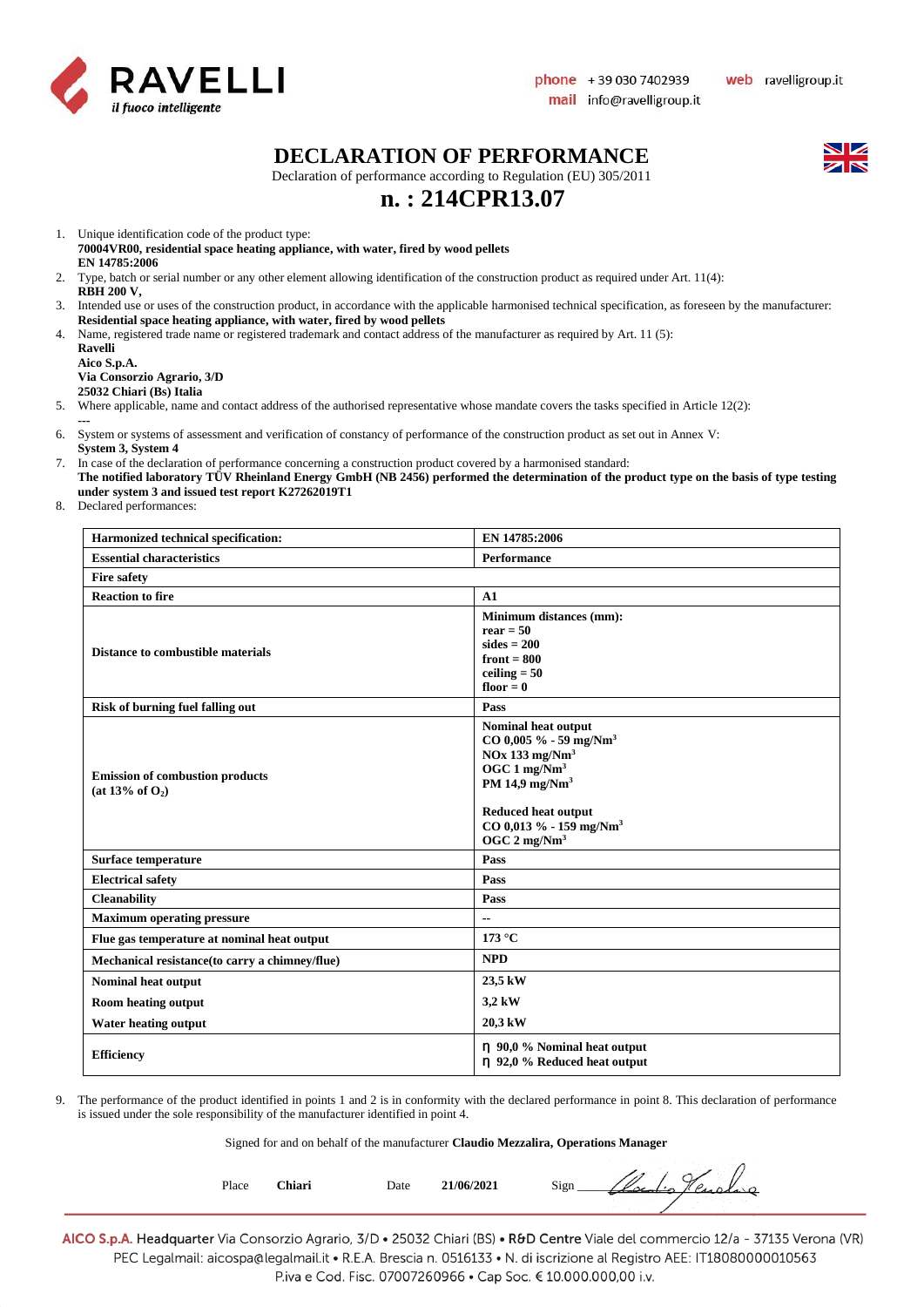

**DECLARATION DES PERFORMANCES**

Conformément au Règlement (UE) 305/2011

# **n.: 214CPR13.07**

- 1. Code d'identification unique du produit type : **70004VR00, appareil de chauffage domestique à combustible solide, avec eau, suivant les normes EN 14785:2006**
- 2. N° de type, lot, série ou tout autre élément permettant l'identification du produit de construction, suivant art 11, par 4 : **RBH 200 V,**
- 3. Usage(s) prévu(s) du produit de construction, conformément à la spécifiât technique harmonisée applicable, comme prévu par le fabricant : **Appareil alimenté par combustible solide (pellet)**
- 4. Nom, raison sociale ou marque déposée et adresse de contact du fabricant, conformément à l'Art.11, par 5: **Ravelli**

**Aico S.p.A. Via Consorzio Agrario, 3/D 25032 Chiari (Bs) Italia**

5. Si nécessaire, nom et adresse du mandataire dont le mandat couvre les taches dont l'art. 12, par. 2 :

**---**

- 7. Dans le cas de la déclaration des performances concernant un produit de construction couvert par une norme harmonisée : **L'organisme notifié TÜV Rheinland Energy GmbH (NB 2456) a déterminé le produit type selon le système 3 et a délivré le rapport d'essais K27262019T1**
- 8. Prestations déclarée

| Spécifications techniques harmonisées:                         | EN 14785:2006                                                                                                                                                                                                                                |
|----------------------------------------------------------------|----------------------------------------------------------------------------------------------------------------------------------------------------------------------------------------------------------------------------------------------|
| Caractéristiques essentielles                                  | <b>Performances</b>                                                                                                                                                                                                                          |
| <b>Sécurité Incendie</b>                                       |                                                                                                                                                                                                                                              |
| Réaction au feu                                                | A1                                                                                                                                                                                                                                           |
| Distance pour matériaux combustibles                           | <b>Distance Minimale (mm):</b><br>De l'arrière = $50$<br>De coté = $200$<br>De l'avant = $800$<br>Du plafond $= 50$<br>Du sol $= 0$                                                                                                          |
| Risque de débordement de braises incandescentes                | <b>Passes</b>                                                                                                                                                                                                                                |
| Emissions de dérivés de combustion<br>(13% de O <sub>2</sub> ) | <b>PTH</b> nominale<br>$CO$ 0,005 % - 59 mg/Nm <sup>3</sup><br>$NOx$ 133 mg/ $Nm3$<br>OGC $1 \text{ mg}/\text{Nm}^3$<br>PM 14,9 mg/Nm <sup>3</sup><br>PTH réduite<br>$CO$ 0,013 % - 159 mg/Nm <sup>3</sup><br>OGC $2 \text{ mg}/\text{Nm}^3$ |
| Température de surface                                         | <b>Passes</b>                                                                                                                                                                                                                                |
| Sécurités électriques                                          | <b>Passes</b>                                                                                                                                                                                                                                |
| Nettoyabilité                                                  | <b>Passes</b>                                                                                                                                                                                                                                |
| Maximum pression d'eau en travail                              | --                                                                                                                                                                                                                                           |
| Température des fumes à PTH nominale                           | 173 °C                                                                                                                                                                                                                                       |
| Resistance mécanique (en support cheminée / conduit de fumées) | <b>NPD</b>                                                                                                                                                                                                                                   |
| <b>PTH</b> nominale                                            | 23,5 kW                                                                                                                                                                                                                                      |
| PTH rayonnée                                                   | 3,2 kW                                                                                                                                                                                                                                       |
| PTH cédée aux fluides                                          | 20,3 kW                                                                                                                                                                                                                                      |
| <b>Rendement</b>                                               | $\eta$ 90,0 % PTH nominale<br>n 92,0 % PTH réduite                                                                                                                                                                                           |

9. Les performances du produit identifie aux points 1 et 2 sont conformes aux performances déclarées indiquées au point 8. La présente Déclaration des performances est établie sous la seule responsabilité du fabricant identifie au point 4.

Signe pour le fabricant et en son nom par **Claudio Mezzalira, Operations Manager** Lieu Chiari Date 21/06/2021 Signature *Clocal: Hensleys* 

<sup>6.</sup> Système d'évaluation et de vérification de la constance des performances du produit de construction, conformément à l'annexe V **Système 3, Système 4**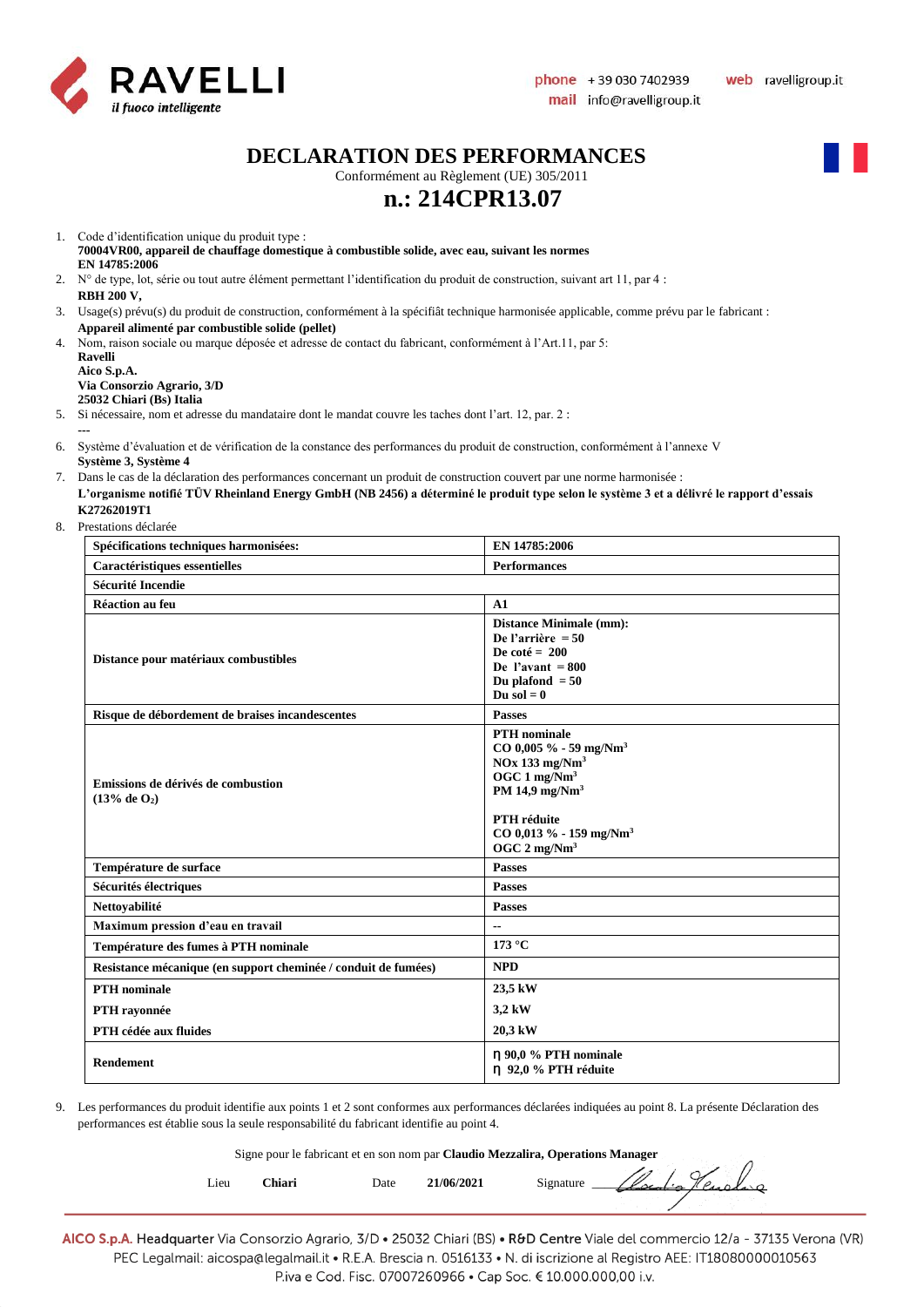

 $\sqrt{2}$ 

#### **PRESTATIEVERKLARING**

*Volgens Verordening (EU) nr. 305/2011*

# **n.: 214CPR13.07**

- 1. Unieke identificatiecode van het producttype: **70004VR00; EN 14785:2006**
- 2. Model en/of lotnr. en/of serienummer (Art.11-4): **RBH 200 V,**
- **3.** Het beoogde gebruik van het product in overeenstemmingmet de toepasselijke geharmoniseerde technische specificatie:
- **Apparaat voor huishoudelijke verwarming, gestookt, met warmwaterproductie.** 4. Naam of handelsmerk van de fabrikant (Art 11-5):
	- **Ravelli Aico S.p.A. Via Consorzio Agrario, 3/D 25032 Chiari (Bs) Italia**
- 5. Naam en adres van de gemachtigde (Art. 12-2):
- **---** 6. Systeem voor de beoordeling en verificatie van de prestatiebestendigheid (Bijlage 5):
- **System 3, System 4**
- 7. Erkend laboratorium / Nummer van het keuringsrapport:
- **TÜV Rheinland Energy GmbH (NB 2456), K27262019T1**
- *8.* Aangegeven prestaties

| Geharmoniseerde technische specificatie               | EN 14785:2006                                                                                                                                                                                                                                         |
|-------------------------------------------------------|-------------------------------------------------------------------------------------------------------------------------------------------------------------------------------------------------------------------------------------------------------|
| <b>Essentiele kenmerken Prestatie</b>                 | <b>Prestatie</b>                                                                                                                                                                                                                                      |
| <b>Brandwerendheid</b>                                |                                                                                                                                                                                                                                                       |
| Weerstand tegen brand                                 | A1                                                                                                                                                                                                                                                    |
| Afstand van brandbaar materiaal                       | Minimumafstand (mm):<br>$achterzijde = 50$<br>$zijkant = 200$<br>voorzijde $= 800$<br>$plafond = 50$<br>onderzijde $= 0$                                                                                                                              |
| Weerstand tegen brand                                 | Conform                                                                                                                                                                                                                                               |
| Uitstoot verbrandingsproducten<br>$(Q$ 13% di $O_2$ ) | op nominaal vermogen<br>$CO$ 0,005 % - 59 mg/Nm <sup>3</sup><br>$NOx$ 133 mg/ $Nm3$<br>OGC $1 \text{ mg}/\text{Nm}^3$<br>PM 14,9 mg/Nm <sup>3</sup><br>op beperkt vermogen<br>$CO$ 0,013 % - 159 mg/Nm <sup>3</sup><br>OGC $2 \text{ mg}/\text{Nm}^3$ |
| Oppervlaktetemperatuur                                | Conform                                                                                                                                                                                                                                               |
| Elektrische veiligheid                                | Conform                                                                                                                                                                                                                                               |
| Toegankelijkheid en reiniging                         | Conform                                                                                                                                                                                                                                               |
| Maximum bedrijfsdruk                                  | $\overline{\phantom{a}}$                                                                                                                                                                                                                              |
| Rookgastemperatuur nominaal vermogen                  | $173^{\circ}$ C                                                                                                                                                                                                                                       |
| Mechanische sterkte (om de haard te ondersteunen)     | <b>NPD</b>                                                                                                                                                                                                                                            |
| Nominaal vermogen                                     | 23,5 kW                                                                                                                                                                                                                                               |
| Vermogen afgegeven aan het milieu                     | 3,2 kW                                                                                                                                                                                                                                                |
| Vermogen afgegeven aan het water                      | 20,3 kW                                                                                                                                                                                                                                               |
| <b>Rendement</b>                                      | $\eta$ 90,0 % Nominaal vermogen<br>η 92,0 % Beperkt vermogen                                                                                                                                                                                          |

9. De prestaties van het in de punten 1 en 2 bedoelde product zijn conform met de in het punt 8 aangegeven prestaties. Deze prestatieverklaring wordt verstrekt onder de exclusieve verantwoordelijkheid van de in punt 4 vermelde fabrikant.

| Beheerder delegeren fabrikant Claudio Mezzalira, Operations Manager |  |  |
|---------------------------------------------------------------------|--|--|
|                                                                     |  |  |

| Plaats | Chiari | Datum | 21/06/2021 | Handtekening Cloud's Hensling                                                                                                |
|--------|--------|-------|------------|------------------------------------------------------------------------------------------------------------------------------|
|        |        |       |            | ALCOS n A Headquarter Via Consorzio Agrario 3/D • 25032 Chiari (RS) • R&D Centre Viale del commercio 12/2 - 37135 Verona (VR |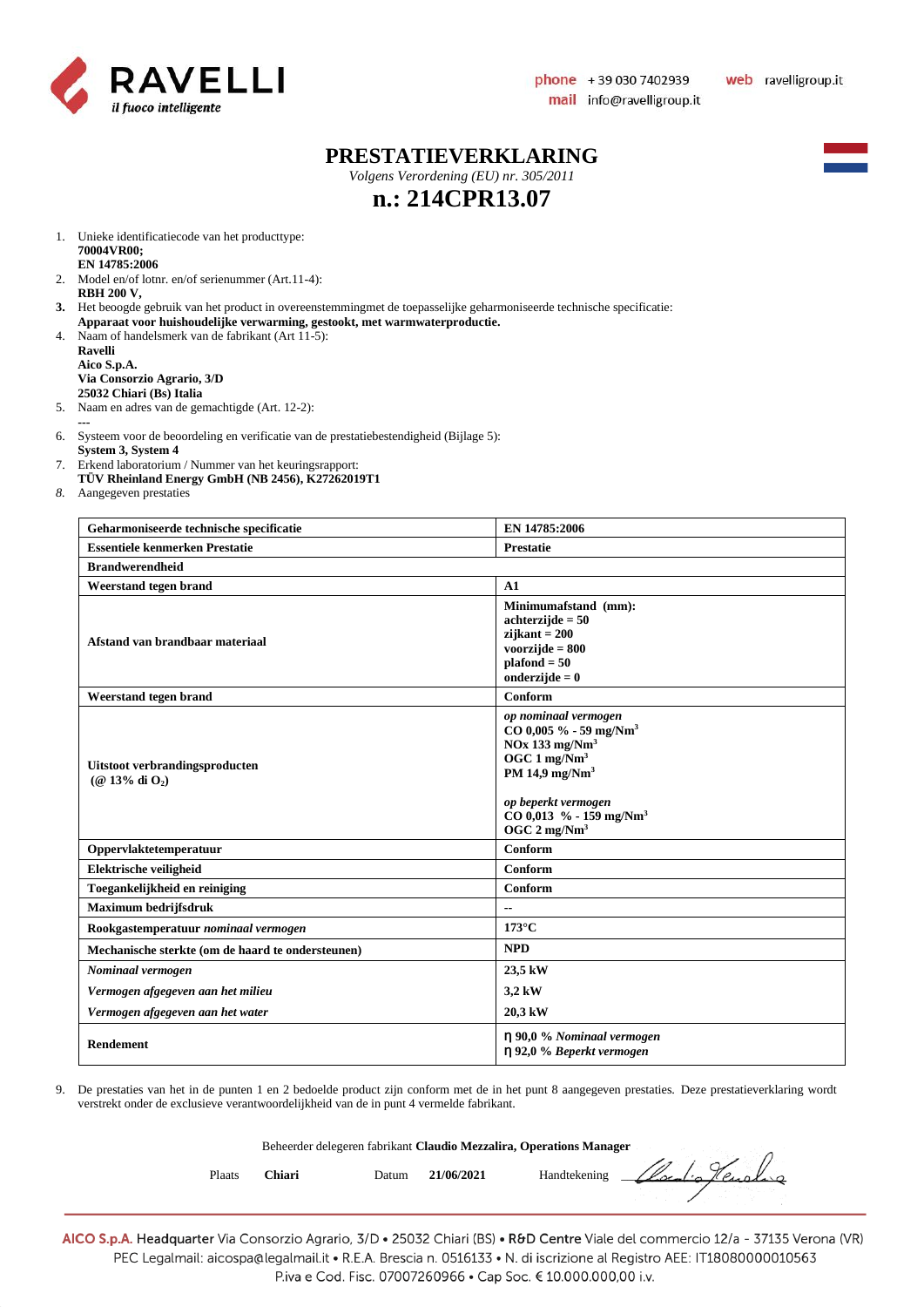

#### *LEISTUNGSERKLARUNG Gemas der Verordnung (EG) Nr. 305/2011* **n.: 214CPR13.07**



1. Eindeutiger Identifikationscode des Produktes - Typ: **70004VR00 EN 14785:2006**

- 2. Modell und/oder Losnr. und/oder Seriennr. (Art.11-4): **RBH 200 V,**
- 3. Vorgesehene Verwendung des Produkts in Ubereinstimmung mit der geltenden harmonisierten technischen Spezifikation:
- **Mit Holzpellets befeuerte Warmeerzeuger fur den Wohnbereich, mit Warmwasserbereitung.**
- 4. Name oder registriertes Warenzeichen des Herstellers (Art 11-5): **Ravelli Aico S.p.A.**

**Via Consorzio Agrario, 3/D 25032 Chiari (Bs) Italia**

- 5. Name und Adresse des Auftragnehmers (Art 12-2):
- **---**
- 6. System zur Bewertung und Uberprufung der Leistungsbestandigkeit (Anlage 5): **System 3, System 4**
- 7. Benanntes Labor, Nummer des Prufberichts:
- **TÜV Rheinland Energy GmbH (NB 2456), K27262019T1**
- 8. Erklarte Leistungen

| Harmonisierte technische Spezifikation                                 | EN 14785:2006                                                                                                                                                                                                                                    |
|------------------------------------------------------------------------|--------------------------------------------------------------------------------------------------------------------------------------------------------------------------------------------------------------------------------------------------|
| <b>Wesentliche Merkmale</b>                                            | Leistungen                                                                                                                                                                                                                                       |
| <b>Brandschutz</b>                                                     |                                                                                                                                                                                                                                                  |
| Feuerbestandigkeit                                                     | A1                                                                                                                                                                                                                                               |
| <b>Abstand von brennbarem Material</b>                                 | Mindestabstand (mm):<br>Ruckseite $= 50$<br>Seite $= 200$<br>Vorderseite $= 800$<br>$Himmel = 50$<br>$Boden = 0$                                                                                                                                 |
| <b>Gefahr Brennstoffaustritt</b>                                       | Konform                                                                                                                                                                                                                                          |
| <b>Emission von Verbrennungsprodukten</b><br>(a13% of O <sub>2</sub> ) | Nennleistung<br>CO 0,005 % - 59 mg/Nm <sup>3</sup><br>$NOx$ 133 mg/ $Nm3$<br>OGC $1 \text{ mg}/\text{Nm}^3$<br>PM 14,9 mg/Nm <sup>3</sup><br><b>Reduzierte Leistung</b><br>CO 0,013 % - 159 mg/Nm <sup>3</sup><br>OGC $2 \text{ mg}/\text{Nm}^3$ |
| Oberflachentemperatur                                                  | Konform                                                                                                                                                                                                                                          |
| <b>Elektrische Sicherheit</b>                                          | Konform                                                                                                                                                                                                                                          |
| Zugänglichkeit und Reinigung                                           | Konform                                                                                                                                                                                                                                          |
| <b>Maximaler Betriebsdruck</b>                                         | $- -$                                                                                                                                                                                                                                            |
| Rauchgastemperatur nennleistung                                        | 173 °C                                                                                                                                                                                                                                           |
| Mechanische Festigkeit (um den Kamin zu tragen)                        | <b>NPD</b>                                                                                                                                                                                                                                       |
| Nennleistung                                                           | 23,5 kW                                                                                                                                                                                                                                          |
| Der Umgebung gelieferte Leistung                                       | 3,2 kW                                                                                                                                                                                                                                           |
| Dem Wasser gelieferte Leistung                                         | 20,3 kW                                                                                                                                                                                                                                          |
| Wirkungsgrad                                                           | $\eta$ 90,0 % Nennleistung<br>$\eta$ 92,0 % Reduzierte Leistung                                                                                                                                                                                  |

9. Die Leistung des Produktes gemas den Punkten 1 und 2 entspricht der erklarten Leistung nach Punkt 8. Die vorliegende Leistungserklarung wird unter ausschlieslicher Verantwortung des Herstellers erlassen, siehe Punkt 4.

#### Geschaftsfuhrer des Herstellers **Claudio Mezzalira, Operations Manager**

| Austellungsort | Chiari | Datum | 21/06/2021 | Cloudio Hendino<br>Unterschrift |
|----------------|--------|-------|------------|---------------------------------|
|                |        |       |            |                                 |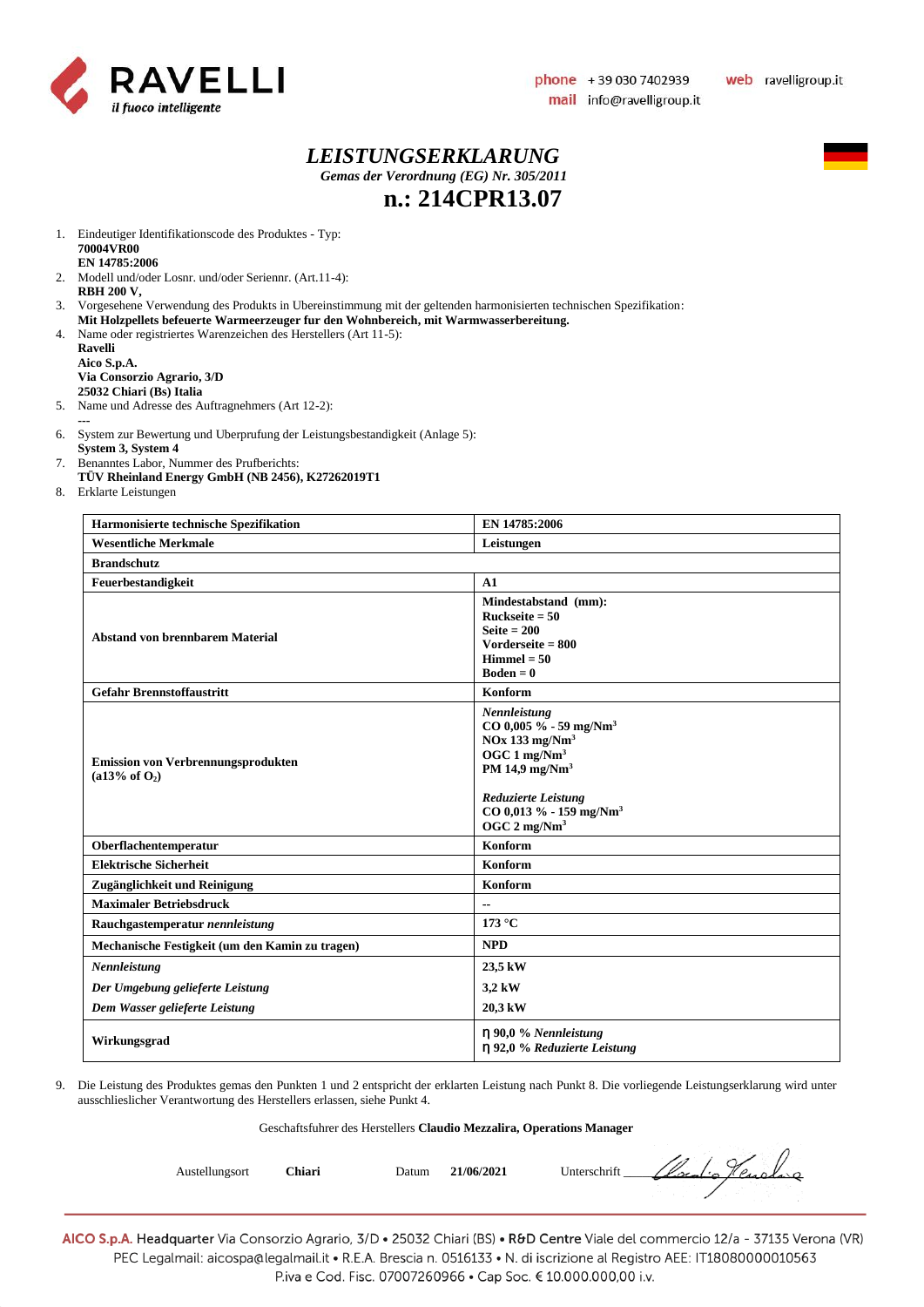

#### **DECLARACIÓN DE PRESTACIÓN**

Declaración de prestación conforme al reglamento (UE) 305/2011

# **n.: 214CPR13.07**

1. Código de identificación único del producto-tipo

- **70004VR00, Aparato para calefacción doméstica, alimentado con pellets de madera, con producción de agua caliente. EN 14785:2006**
- 2. Modelo, lote, serie o cualquier otro elemento que permita la identificación del producto, en virtud del artículo 11, párrafo 4:
- **RBH 200 V,**  3. Usos previstos del producto de conformidad con las especificaciones técnicas armonizadas correspondientes:
- **Aparato para calefacción doméstica, alimentado con pellets de madera, con producción de agua caliente.** 4. Nombre o marca registrada y dirección del fabricante en virtud del artículo 11, párrafo 5:
- **Ravelli Aico S.p.A.**

**Via Consorzio Agrario, 3/D**

- **25032 Chiari (Bs) Italia**
- 5. Cuando sea apropiado, Nombre y dirección del mandatario en virtud del artículo 12, párrafo 2:
- **---** 6. Sistema de valoración y verificación de la constancia de la prestación en virtud del anexo V:
- **Sistema 3, Sistema 4**
- 7. Laboratorio notificado y número de informe de prueba (según el System 3):
- **TÜV Rheinland Energy GmbH (NB 2456), K27262019T1**
- *8.* Prestaciones declaradas

| Especificación técnica armonizada:                     | EN 14785:2006                                                                                                                                                                                                                                                   |
|--------------------------------------------------------|-----------------------------------------------------------------------------------------------------------------------------------------------------------------------------------------------------------------------------------------------------------------|
| Características esenciales                             | <b>Prestazione</b>                                                                                                                                                                                                                                              |
| Sicurezza antincendio                                  |                                                                                                                                                                                                                                                                 |
| Resistencia al fuego                                   | A1                                                                                                                                                                                                                                                              |
| Distancia de materiales combustibles                   | Distancia mínima (mm):<br>$rev\acute{e}s = 50$<br>$lados = 200$<br>$f$ rente = 800<br>$cielo = 50$<br>suelo $= 0$                                                                                                                                               |
| Riesgo de pérdida de combustible incandescente         | Conforme                                                                                                                                                                                                                                                        |
| Emisiones de productos de combustión (a 13% di $O_2$ ) | Potencia térmica nominal<br>$CO$ 0,005 % - 59 mg/Nm <sup>3</sup><br>$NOx$ 133 mg/ $Nm3$<br>OGC $1 \text{ mg}/\text{Nm}^3$<br>PM 14,9 mg/Nm <sup>3</sup><br>potencia térmica reducida<br>$CO$ 0,013 % - 159 mg/Nm <sup>3</sup><br>OGC $2 \text{ mg}/\text{Nm}^3$ |
| Temperatura superficial                                | Conforme                                                                                                                                                                                                                                                        |
| Seguridad eléctrica                                    | Conforme                                                                                                                                                                                                                                                        |
| Accesibilidad y limpieza                               | Conforme                                                                                                                                                                                                                                                        |
| Presión máxima de trabajo                              |                                                                                                                                                                                                                                                                 |
| Temperatura fumi a potenza termica nominale            | 173 °C                                                                                                                                                                                                                                                          |
| Resistencia mecánica (de soporte de la chimenea)       | <b>NPD</b>                                                                                                                                                                                                                                                      |
| Potencia térmica nominal                               | 23,5 kW                                                                                                                                                                                                                                                         |
| Potencia térmica suministrada al entorno               | 3,2 kW                                                                                                                                                                                                                                                          |
| Potencia térmica cedida al agua                        | 20,3 kW                                                                                                                                                                                                                                                         |
| Rendimiento                                            | $\Pi$ 90,0 % a la potencia nominal<br>η 92,0 % a la potencia reducida                                                                                                                                                                                           |

9. La prestación del producto según se establece en los puntos 1 y 2 cumple con las prestaciones declaradas según el punto 8. Se expide esta declaración de prestación bajo la responsabilidad exclusiva del fabricante, según se establece en el punto 4

Firmado por y en nombre del fabricante de **Claudio Mezzalira, Operations Manager**

Lugar **Chiari** Fecha **21/06/2021** Firma \_\_\_\_\_\_\_\_\_\_\_\_\_\_\_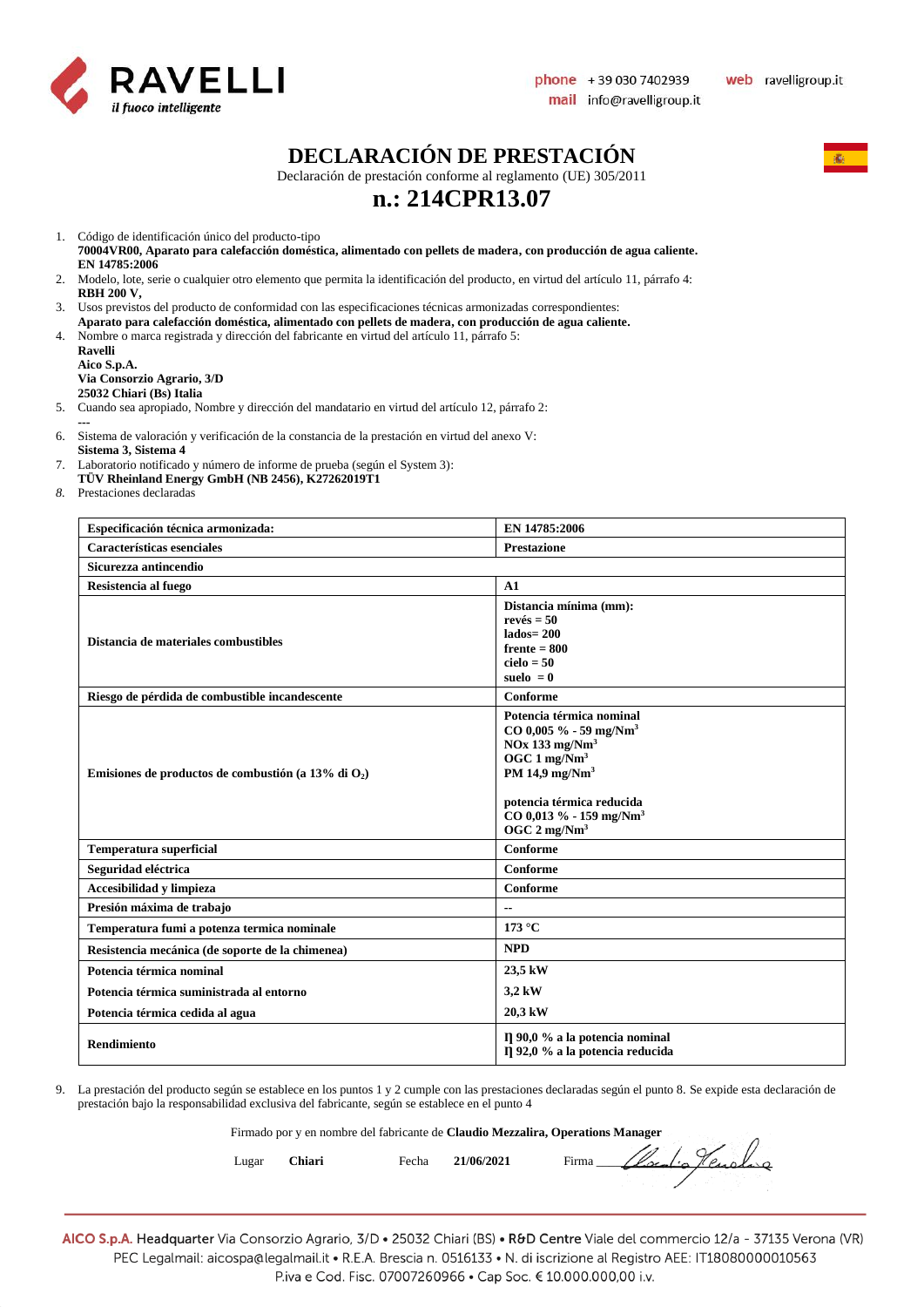

 $\sqrt{ }$ 

# **DECLARAÇÃO DE DESEMPENHO**

Em base com o regulamento (UE) 305/2011

# **n.: 214CPR13.07**

1. Código de identificação único do produto-tipo:

**70004VR00, Aparelho para aquecimento doméstico, alimentado compellets de madeira, com a produção de água quente. EN 14785:2006**

- 2. Tipo, lote ou número de série ou qualquer outro elemento que permite a identificação do produto de construção, conforme necessário, nos termos do artigo 11-4:
	- **RBH 200 V,**

3. Utilização prevista do produto em conformidade com a respectiva técnica especifica harmonizada: **Aparelho para aquecimento doméstico, alimentado compellets de madeira, com a produção de água quente.** 4. Nome ou marca registrada pelo fabricante, nos termos do artigo 11- 5:

**Ravelli Aico S.p.A. Via Consorzio Agrario, 3/D 25032 Chiari (Bs) Italia**

5. Se aplicável, nome e endereço do mandatário da empresa de recauchutagem, nos termos do artigo 12-2:

**---**

6. Sistema de avaliação e verificação da regularidade do desempenho, nos termos do anexo V: **Sistema 3, Sistema 4** 

7. Laboratório notificado e número relação de prova (em base el sistema 3):

**TÜV Rheinland Energy GmbH (NB 2456), K27262019T1**

*8.* Desempenhos declarados

| Específica técnica harmonizada:                    | EN 14785:2006                                                                                                                                                                                                                                                 |
|----------------------------------------------------|---------------------------------------------------------------------------------------------------------------------------------------------------------------------------------------------------------------------------------------------------------------|
| Características essenciais                         | Desempenho                                                                                                                                                                                                                                                    |
| Segurança contra incêndios                         |                                                                                                                                                                                                                                                               |
| Resistência ao fogo                                | A1                                                                                                                                                                                                                                                            |
| Distância de materiais combustíveis                | Distância mínima (mm):<br>traseira $= 50$<br>$lados = 200$<br>$f$ rente = 800<br>$teto = 50$<br>frente $= 0$                                                                                                                                                  |
| Risco de vazamento de combustível incandescente    | Conforme                                                                                                                                                                                                                                                      |
| Emissão de produtos da combustão (a 13% de $O_2$ ) | Potência térmica nominal<br>$CO$ 0,005 % - 59 mg/Nm <sup>3</sup><br>$NOx$ 133 mg/ $Nm3$<br>OGC $1 \text{ mg}/\text{Nm}^3$<br>PM 14,9 mg/Nm <sup>3</sup><br>potência térmica reduzida<br>CO 0,013 % - 159 mg/Nm <sup>3</sup><br>OGC $2 \text{ mg}/\text{Nm}^3$ |
| <b>Temperatura superficial</b>                     | Conforme                                                                                                                                                                                                                                                      |
| Segurança elétrica                                 | Conforme                                                                                                                                                                                                                                                      |
| Acessibilidade e limpeza                           | Conforme                                                                                                                                                                                                                                                      |
| Máxima pressão de exercício                        |                                                                                                                                                                                                                                                               |
| Temperatura fumos a potência nominal               | 173 °C                                                                                                                                                                                                                                                        |
| Resistência mecânica (para suportar a chaminé)     | <b>NPD</b>                                                                                                                                                                                                                                                    |
| Potência térmica nominal                           | 23,5 kW                                                                                                                                                                                                                                                       |
| Potência térmica libertada no ambiente             | 3,2 kW                                                                                                                                                                                                                                                        |
| Potência térmica cedida à água                     | 20,3 kW                                                                                                                                                                                                                                                       |
| <b>Rendimento</b>                                  | Il 90,0 % potência térmica nominal<br>η 92,0 % potência térmica reduzida                                                                                                                                                                                      |

9. O desempenho do produto declarado nos pontos 1 e 2 é conforme com o desempenho declarado no ponto 8. A presente declaração de desempenho é emitida sob exclusiva responsabilidade do fabricante identificado no ponto 4.

Assinado com nome e por conta do fabricante de **Claudio Mezzalira, Operations Manager**

| Local | Chiari | Data | $^{\prime}$ 06/2021 | $\mathbb{V}$<br>sinatura |
|-------|--------|------|---------------------|--------------------------|
|       |        |      |                     |                          |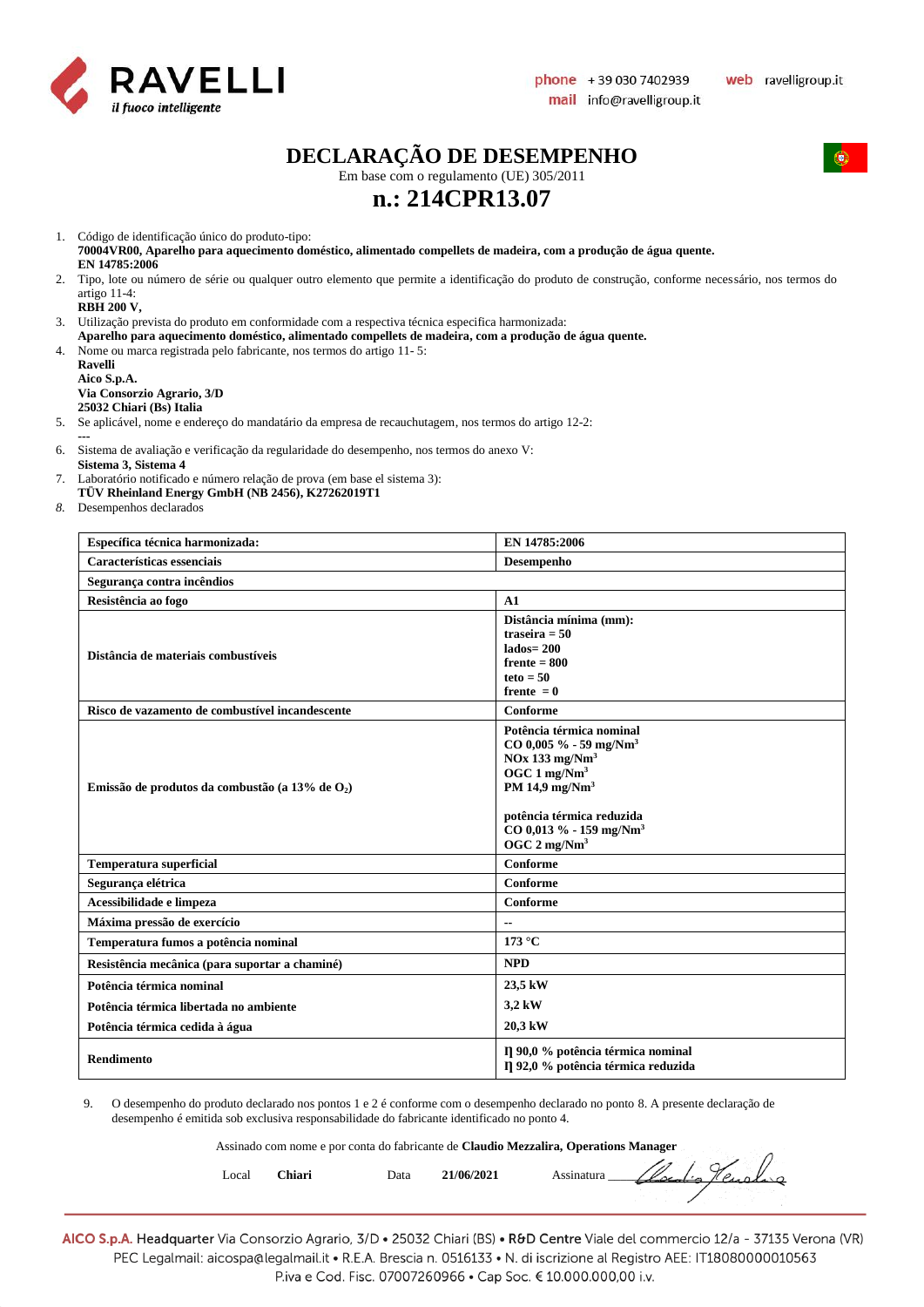

#### **ΔΗΛΩΣΗ ΑΠΟΔΟΣΗΣ**

Με βάση τον κανονισμό (ΕE) 305/2011



**αρ.: 214CPR13.07**

- 
- 1. Μοναδικός κωδικός αναγνώρισης του προϊόντος-τύπου: **70004VR00, Συσκευή οικιακής θέρμανσης, τροφοδοτούμενη με πέλετ ξύλου, με την παραγωγή ζεστού νερού.**
- **EN 14785:2006** 2. Μοντέλο ή/και αρ. παρτίδας ή/και αύξων αρ, σύμφωνα με το άρθρο 4-11: **RBH 200 V,**
- 3. Προβλεπόμενες χρήσεις του προϊόντος σύμφωνα με τις εναρμονισμένες τεχνικές προδιαγραφές:
- **Συσκευή οικιακής θέρμανσης, τροφοδοτούμενη με πέλετ ξύλου, με την παραγωγή ζεστού νερού.**
- 4. Καταχωρημένη επωνυμία ή εμπορικό σήμα του κατασκευαστή, σύμφωνα με το άρθρο 11-5:

| Ravelli                    |
|----------------------------|
| Aico S.p.A.                |
| Via Consorzio Agrario, 3/D |
| 25032 Chiari (Bs) Italia   |

- 5. Εάν είναι απαραίτητο, όνομα και διεύθυνση του εντολοδόχου, σύμφωνα με το άρθρο 12-2:
- **---** 6. Σύστημα εκτίμησης και επαλήθευσης της σταθερότητας της επίδοσης, σύμφωνα με το συνημμένο 5: **σύστημα 3, σύστημα 4**
- 7. Κοινοποιημένο εργαστήριο και αριθμός αναφοράς της δοκιμής, με βάση το σύστημα 3: **TÜV Rheinland Energy GmbH (NB 2456), K27262019T1**
- *8.* Δηλωμένες επιδόσεις

| Εναρμονισμένη τεχνική προδιαγραφή             | EN 14785:2006                                                                                                                                                                                                                        |  |  |  |
|-----------------------------------------------|--------------------------------------------------------------------------------------------------------------------------------------------------------------------------------------------------------------------------------------|--|--|--|
| ΒΑΣΙΚΆ ΧΑΡΑΚΤΗΡΙΣΤΙΚΆ                         | Επιδόσεισ                                                                                                                                                                                                                            |  |  |  |
| Πυρασφάλεια                                   |                                                                                                                                                                                                                                      |  |  |  |
| Αντοχή στη φωτιά                              | A1                                                                                                                                                                                                                                   |  |  |  |
| Απόσταση από το καύσιμο υλικό                 | Ελάχιστη απόσταση, (mm):<br>$\pi$ ίσω μέρος = 50<br>πλευρά = 200<br>μπροστινό = $800$<br>$\tau\alpha\beta\acute{\alpha}vv=50$<br>κάτω μέρος = 0                                                                                      |  |  |  |
| Κίνδυνος διαρροής καυσίμου πυρακτώσεως        | Σύμφωνη                                                                                                                                                                                                                              |  |  |  |
| Εκπομπές προϊόντων καύσης (13% του $O_2$ )    | Ονομαστική Ισχύς<br>CO 0,005 % - 59 mg/Nm <sup>3</sup><br>$NOx$ 133 mg/ $Nm3$<br>OGC $1 \text{ mg}/\text{Nm}^3$<br>PM 14,9 mg/Nm <sup>3</sup><br>Μειωμένη ισχύς<br>CO 0,013 % - 159 mg/Nm <sup>3</sup><br>$OGC 2$ mg/Nm <sup>3</sup> |  |  |  |
| Επιφανειακή θερμοκρασία                       | Σύμφωνη                                                                                                                                                                                                                              |  |  |  |
| Ηλεκτρική ασφάλεια                            | Σύμφωνη                                                                                                                                                                                                                              |  |  |  |
| Καθαρισμός                                    | Σύμφωνη                                                                                                                                                                                                                              |  |  |  |
| Μέγιστη πίεση λειτουργίας                     |                                                                                                                                                                                                                                      |  |  |  |
| Θερμοκρασία καπνών Ονομαστική Ισχύς           | 173 °C                                                                                                                                                                                                                               |  |  |  |
| Μηχανική αντοχή (για να υποβαστάζει το τζάκι) | <b>NPD</b>                                                                                                                                                                                                                           |  |  |  |
| Ονομαστική Ισχύς                              | 23,5 kW                                                                                                                                                                                                                              |  |  |  |
| Ισχύς παραγωγής στο περιβάλλον                | 3,2 kW                                                                                                                                                                                                                               |  |  |  |
| Ισχύς που προσδίδεται στο νερό                | 20,3 kW                                                                                                                                                                                                                              |  |  |  |
| Απόδοση                                       | η 90,0 % Alla potenza termica nominale<br>η 92,0 % Alla potenza termica ridotta                                                                                                                                                      |  |  |  |

9. Η απόδοση του προϊόντος που αναφέρεται στα σημεία 1 και 2 είναι σύμφωνη με τη δηλωμένη απόδοση στο σημείο 8. Εκδίδεται η παρούσα δήλωση απόδοσης υπό την αποκλειστική ευθύνη του κατασκευαστή που αναφέρεται στο σημείο 4.

Υπεγράφη στο όνομα και για λογαριασμό του κατασκευαστή από: **Claudio Mezzalira, Operations Manager**

| Θέση | Chiari | Ημερομηνία | 21/06/2021 | $l_{\alpha}$<br>77<br>ι⁄ πονοαφή |
|------|--------|------------|------------|----------------------------------|
|      |        |            |            |                                  |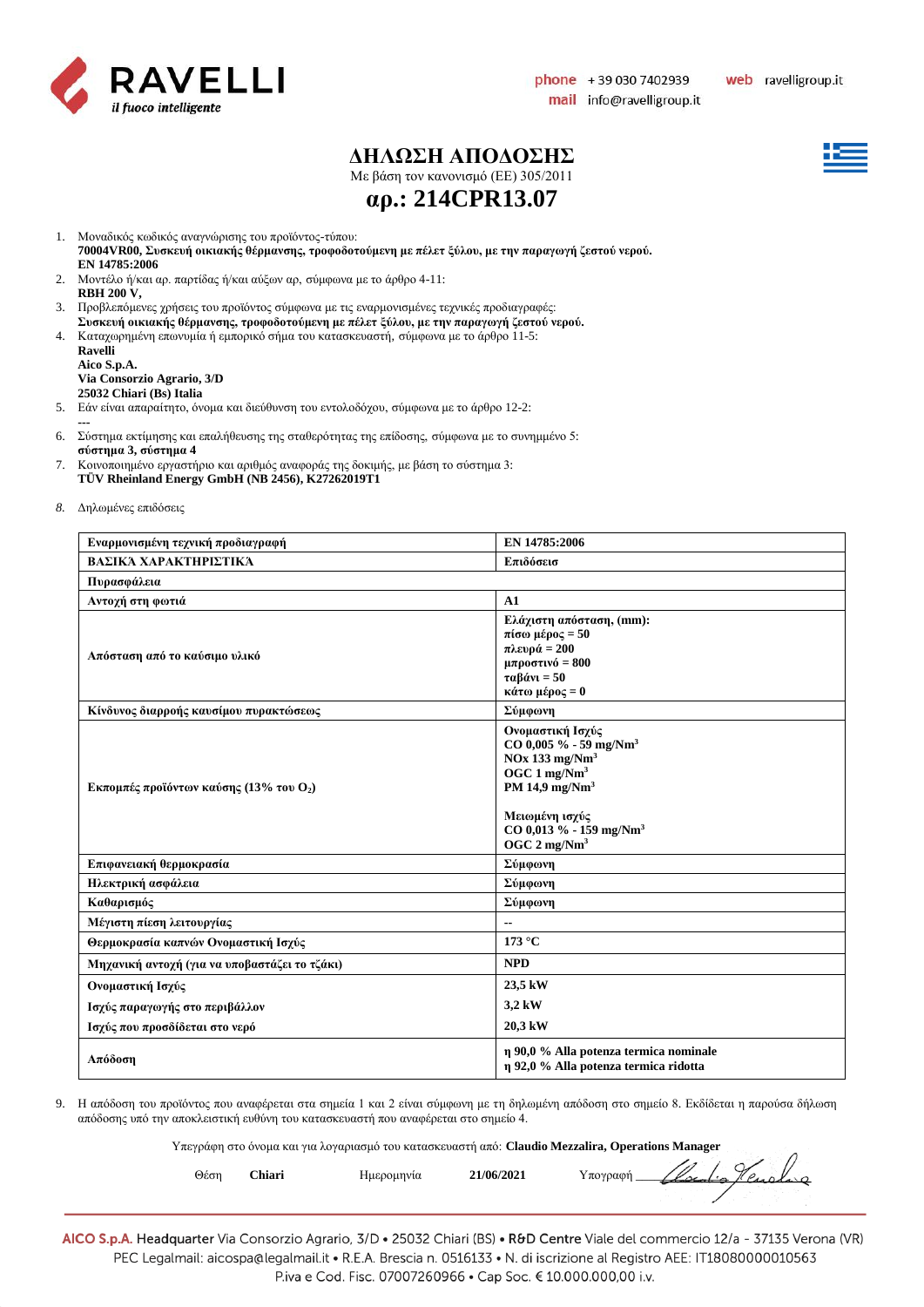

 $\sqrt{ }$ 

#### **YDEEVNEDEKLARATION**

I henhold til forordning (EU) 305/2011

# **n.**: **214CPR13.07**



1. Produkttypens unikke identifikationskode: **70004VR00, Apparat til boligopvarmning med træpiller, med produktion af varmt vand. EN 14785:2006**

- 2. Model og/eller partinr. og/eller serienr, i henhold til artikel 11-4: **RBH 200 V,**
- 3. Tilsigtede anvendelser af produktet i overensstemmelse med den pågældende harmoniserede tekniske specifikation:
- **Apparat til boligopvarmning med træpiller, med produktion af varmt vand.**
- 4. Fabrikantens navn eller registreret varemærke, i henhold til artikel 11-5: **Ravelli Aico S.p.A. Via Consorzio Agrario, 3/D**

**25032 Chiari (Bs) Italia** 5. Navn og adresse på den bemyndigede repræsentant, i henhold til artikel 12-2:

- **---** 6. System til vurdering og kontrol af ydeevnens konstans, i henhold til bilag V: **System 3, System 4**
- 7. Notificeret laboratorium og nummer testrapport, baseret på System 3: **TÜV Rheinland Energy GmbH (NB 2456), K27262019T1**
- *8.* Deklarerede ydeevner

| Harmoniseret teknisk specifikation:               | EN 14785:2006                                                                                                                                                                                                                                |  |  |
|---------------------------------------------------|----------------------------------------------------------------------------------------------------------------------------------------------------------------------------------------------------------------------------------------------|--|--|
| Væsentlige egenskaber                             | Ydeevne                                                                                                                                                                                                                                      |  |  |
| <b>Brandsikkerhed</b>                             |                                                                                                                                                                                                                                              |  |  |
| <b>Brandmodstandsevne</b>                         | A1                                                                                                                                                                                                                                           |  |  |
| Afstand fra brændbart materialer                  | Mindste afstand (mm):<br>$bagside = 50$<br>$side = 200$<br>$for side = 800$<br>$left = 50$<br>$bund = 0$                                                                                                                                     |  |  |
| Risiko for udslip af gløder                       | I overensstemmelse                                                                                                                                                                                                                           |  |  |
| Emissioner forbrændingsprodukter (ved 13% $O_2$ ) | <b>Nominel effekt</b><br>$CO$ 0,005 % - 59 mg/Nm <sup>3</sup><br>$NOx$ 133 mg/ $Nm3$<br>OGC $1 \text{ mg}/\text{Nm}^3$<br>PM 14,9 mg/ $Nm3$<br><b>Nedsat effekt</b><br>CO 0,013 % - 159 mg/Nm <sup>3</sup><br>OGC $2 \text{ mg}/\text{Nm}^3$ |  |  |
| Overfladetemperatur                               | I overensstemmelse                                                                                                                                                                                                                           |  |  |
| <b>Elektrisk sikkerhed</b>                        | I overensstemmelse                                                                                                                                                                                                                           |  |  |
| Rengøring                                         | I overensstemmelse                                                                                                                                                                                                                           |  |  |
| <b>Maksimalt driftstryk</b>                       | $\overline{\phantom{a}}$                                                                                                                                                                                                                     |  |  |
| Røggastemperatu nominel effekt                    | 173 °C                                                                                                                                                                                                                                       |  |  |
| Mekanisk styrke (til at støtte skorstenen)        | <b>NPD</b>                                                                                                                                                                                                                                   |  |  |
| <b>Nominel effekt</b>                             | 23,5 kW                                                                                                                                                                                                                                      |  |  |
| Effekt overført til omgivelserne                  | 3,2 kW                                                                                                                                                                                                                                       |  |  |
| Effekt overført til vandet                        | 20,3 kW                                                                                                                                                                                                                                      |  |  |
| <b>Virkningsgrad</b>                              | n 90,0 % nominel effekt<br>η 92,0 % nedsat effekt                                                                                                                                                                                            |  |  |

9. Ydeevnen for det produkt, der er anført i punkt 1 og 2, er i overensstemmelse med den deklarerede ydeevne i punkt 8. Denne ydeevnedeklaration udstedes på eneansvar af den fabrikant, der er anført i punkt 4.

Underskrevet for fabrikanten og på dennes vegne af: **Claudio Mezzalira, Operations Manager**

| Sted | 'hiari | Dato | 21/06/2021 | Underskrift | Renders<br>$\mathbb{Z}/\mathbb{Z}$ |
|------|--------|------|------------|-------------|------------------------------------|
|------|--------|------|------------|-------------|------------------------------------|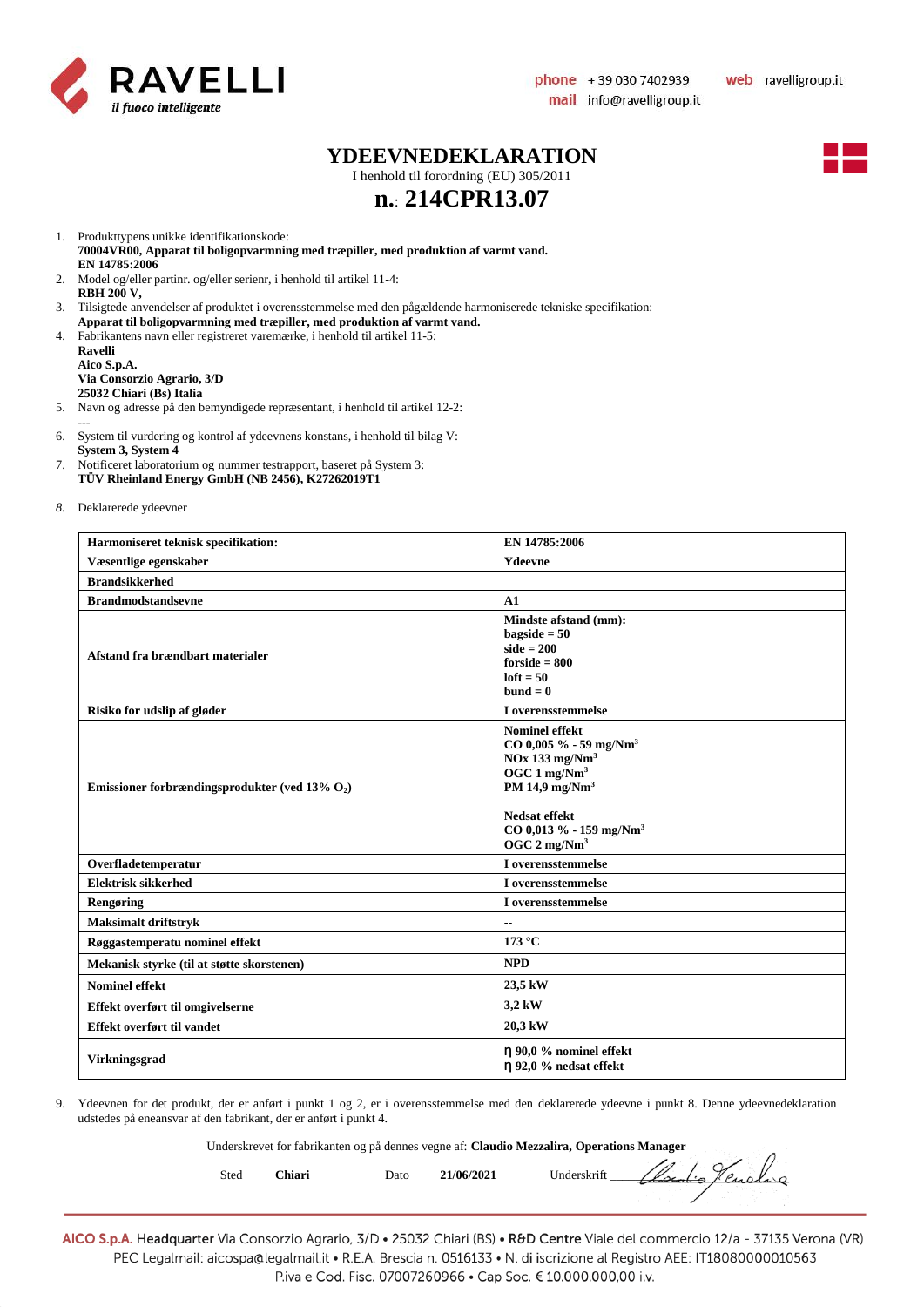

### **DEKLARACJA WŁAŚCIWOŚCI UŻYTKOWYCH**

Na podstawie rozporządzenia (UE) 305/2011

### **n.: 214CPR13.07**

1. Unikalny identyfikator typu wyrobu:

**70004VR00, urządzenie do ogrzewania gospodarstw domowych, zasilane drewnianymi peletami, z wytwarzania ciepłej wody. EN 14785:2006**

- 2. Model i/lub nr partia i/lub nr serii, art.11-4: **RBH 200 V,**
- 3. Zamierzone zastosowania produktu zgodnie z mającą zastosowanie zharmonizowaną specyfikacją techniczną:
- **Urządzenie do ogrzewania gospodarstw domowych, zasilane drewnianymi peletami, z wytwarzania ciepłej wody.**
- 4. Nazwa lub znak towarowy producenta, art 11-5:

**Ravelli Aico S.p.A. Via Consorzio Agrario, 3/D 25032 Chiari (Bs) Italia**

- 5. Nazwa i adres przedstawiciela, art 12-2:
- **---**

6. System oceny i weryfikacji stałości właściwości użytkowych, załącznik V:

**System 3, System 4**

7. Notyfikowane laboratorium, numer raportu z badań testowych (na podstawie Systemu 3): **TÜV Rheinland Energy GmbH (NB 2456), K27262019T1**

*8.* Deklarowane osiągi

| Zharmonizowana specyfikacja techniczna       | EN 14785:2006                                                                                                                                                                                                                         |  |
|----------------------------------------------|---------------------------------------------------------------------------------------------------------------------------------------------------------------------------------------------------------------------------------------|--|
| Podstawowe właściwości                       | Osiągi                                                                                                                                                                                                                                |  |
| Bezpieczeństwa pożarowego                    |                                                                                                                                                                                                                                       |  |
| Odporność na ogień                           | A1                                                                                                                                                                                                                                    |  |
| Odległość od materiały palne                 | Odległość minimalna (mm):<br>$tvl = 50$<br>$\mathbf{b} \mathbf{o} \mathbf{k} = 200$<br>$przód = 800$<br>sufit $= 50$<br>$podloga = 0$                                                                                                 |  |
| Ryzyka rozlania paliwa                       | Zgodny                                                                                                                                                                                                                                |  |
| Emisja produktów spalania (przy 13% $O_2$ )  | Moc znamionowa<br>$CO$ 0,005 % - 59 mg/Nm <sup>3</sup><br>$NOx$ 133 mg/ $Nm3$<br>OGC $1 \text{ mg}/\text{Nm}^3$<br>PM 14,9 mg/Nm <sup>3</sup><br>Moc zmniejszona<br>$CO$ 0,013 % - 159 mg/Nm <sup>3</sup><br>OGC 2 mg/Nm <sup>3</sup> |  |
| Temperatura na powierzchni                   | Zgodny                                                                                                                                                                                                                                |  |
| Bezpieczeństwo elektryczne                   | Zgodny                                                                                                                                                                                                                                |  |
| Czyszczenie                                  | Zgodny                                                                                                                                                                                                                                |  |
| Maksymalne ciśnienie pracy                   | $\overline{\phantom{a}}$                                                                                                                                                                                                              |  |
| Temperatura spalin moc znamionowa            | 173 °C                                                                                                                                                                                                                                |  |
| Wytrzymałość mechaniczna (wspieranie komina) | <b>NPD</b>                                                                                                                                                                                                                            |  |
| Moc znamionowa                               | 23,5 kW                                                                                                                                                                                                                               |  |
| Moc przekazywana do otoczenia                | 3,2 kW                                                                                                                                                                                                                                |  |
| Moc przekazywana do wody                     | 20,3 kW                                                                                                                                                                                                                               |  |
| Wydajność                                    | η 90,0 % Moc znamionowa<br>η 92,0 % Moc zmniejszona                                                                                                                                                                                   |  |

9. Wydajność produktu, o którym mowa w pkt. 1 i 2 jest zgodna z deklarowanymi właściwościami użytkowymi w pkt 8. Niniejszą deklarację właściwości użytkowych wystawia się na wyłączną odpowiedzialność producenta, o którym mowa w pkt 4.

Podpisano w imieniu i na rzecz producenta, przezda **Claudio Mezzalira, Operations Manager**

Miejsce Chiari Data 21/06/2021 Podpis *Clocal Penslang*